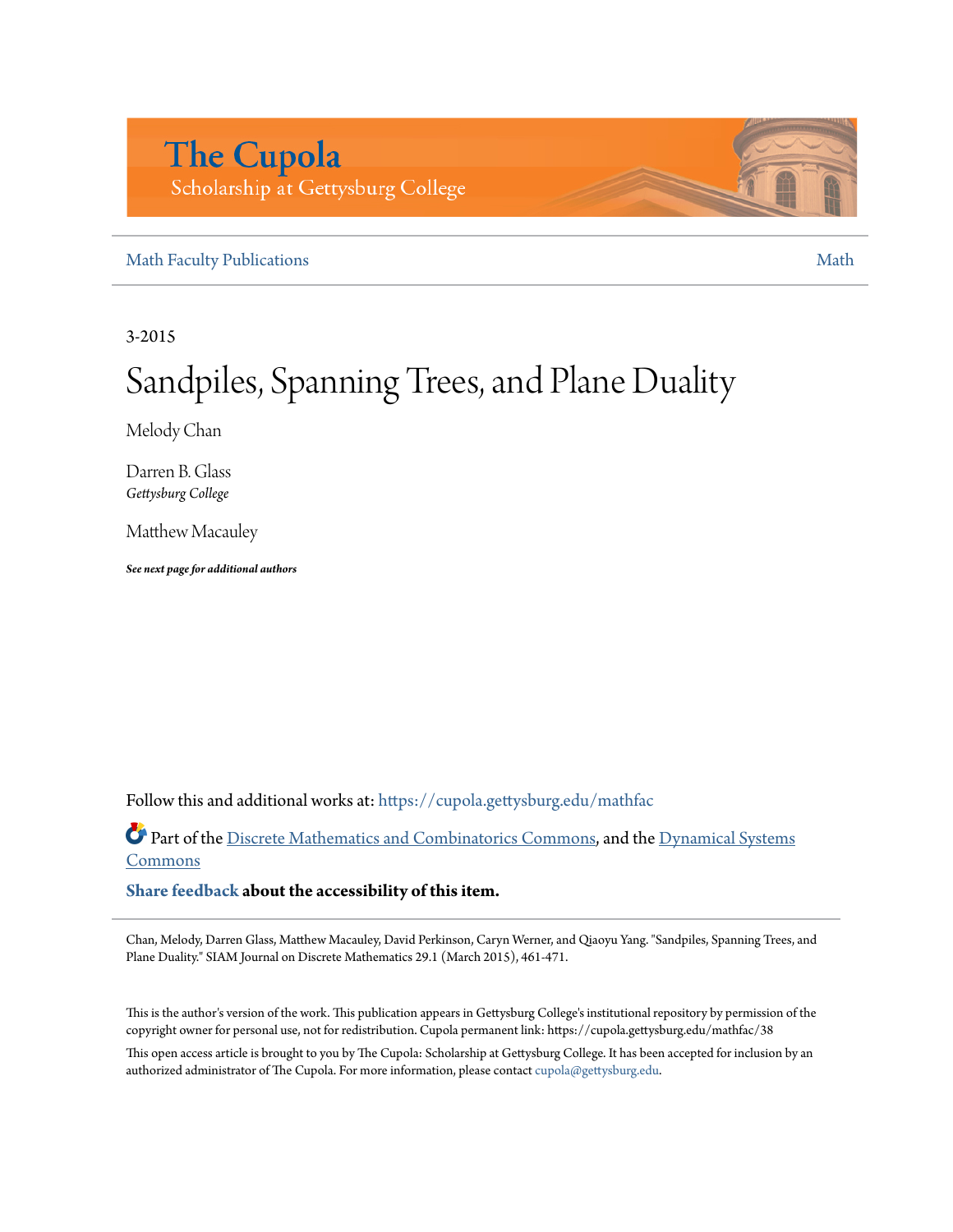# Sandpiles, Spanning Trees, and Plane Duality

## **Abstract**

Let G be a connected, loopless multigraph. The sandpile group of G is a finite abelian group associated to G whose order is equal to the number of spanning trees in G. Holroyd et al. used a dynamical process on graphs called rotor-routing to define a simply transitive action of the sandpile group of G on its set of spanning trees. Their definition depends on two pieces of auxiliary data: a choice of a ribbon graph structure on G, and a choice of a root vertex. Chan, Church, and Grochow showed that if G is a planar ribbon graph, it has a canonical rotor-routing action associated to it; i.e., the rotor-routing action is actually independent of the choice of root vertex. It is well known that the spanning trees of a planar graph G are in canonical bijection with those of its planar dual G∗, and furthermore that the sandpile groups of G and G\* are isomorphic. Thus, one can ask: are the two rotor-routing actions, of the sandpile group of G on its spanning trees, and of the sandpile group of G<sup>\*</sup> on its spanning trees, compatible under plane duality? In this paper, we give an affirmative answer to this question, which had been conjectured by Baker.

## **Keywords**

sandpiles, chip-firing, rotor-router model, ribbon graphs, planarity

#### **Disciplines**

Discrete Mathematics and Combinatorics | Dynamical Systems | Mathematics

### **Authors**

Melody Chan, Darren B. Glass, Matthew Macauley, David Perkinson, Caryn Werner, and Qiaoyu Yang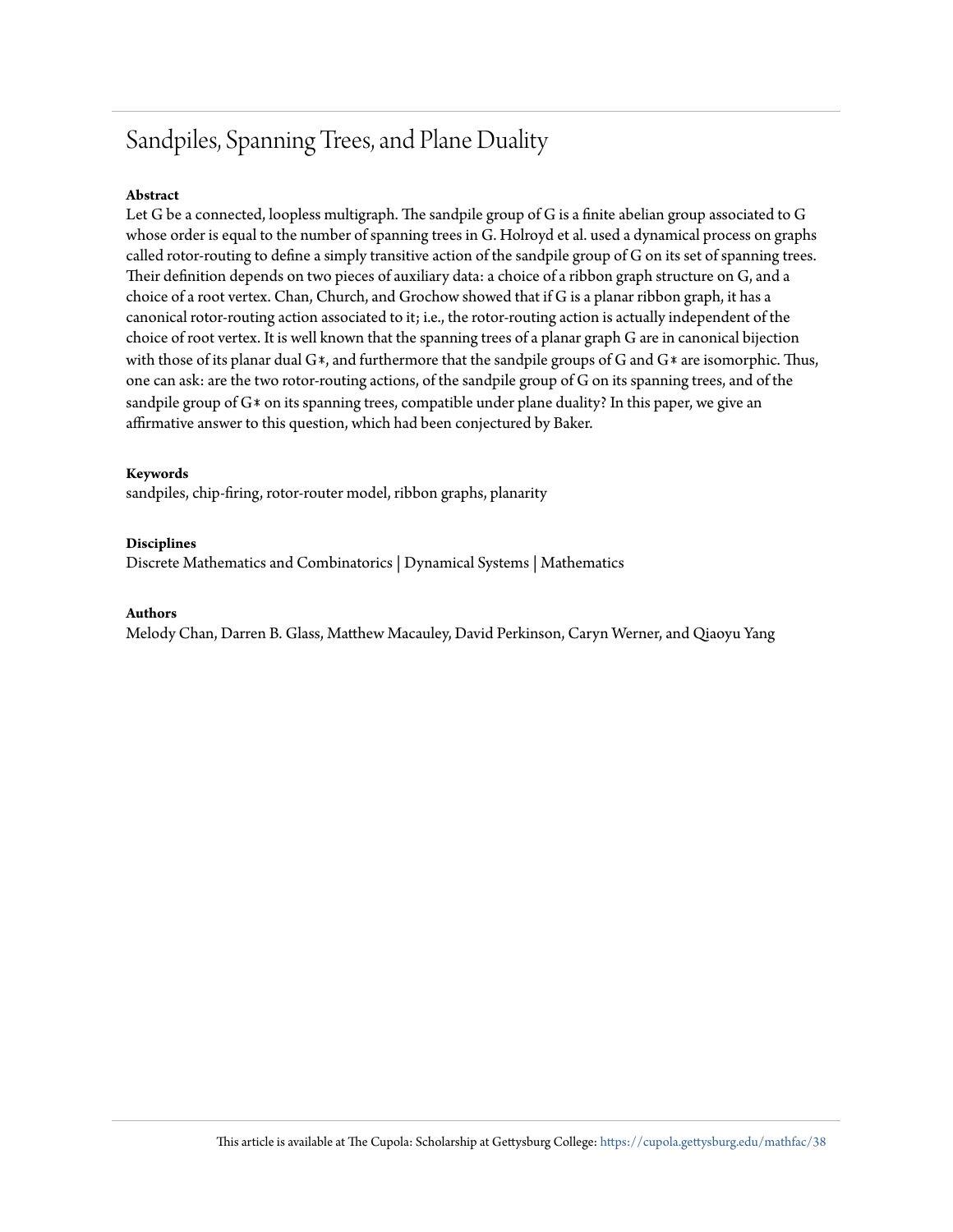#### **SANDPILES, SPANNING TREES, AND PLANE DUALITY**<sup>∗</sup>

#### MELODY CHAN†, DARREN GLASS‡ , MATTHEW MACAULEY§, DAVID PERKINSON¶, CARYN WERNER<sup>||</sup>, AND QIAOYU YANG¶

Abstract. Let  $G$  be a connected, loopless multigraph. The sandpile group of  $G$  is a finite abelian group associated to  $G$  whose order is equal to the number of spanning trees in  $G$ . Holroyd et al. used a dynamical process on graphs called rotor-routing to define a simply transitive action of the sandpile group of G on its set of spanning trees. Their definition depends on two pieces of auxiliary data: a choice of a ribbon graph structure on G, and a choice of a root vertex. Chan, Church, and Grochow showed that if  $G$  is a planar ribbon graph, it has a canonical rotor-routing action associated to it; i.e., the rotor-routing action is actually independent of the choice of root vertex. It is well known that the spanning trees of a planar graph  $G$  are in canonical bijection with those of its planar dual  $G^*$ , and furthermore that the sandpile groups of G and  $G^*$  are isomorphic. Thus, one can ask: are the two rotor-routing actions, of the sandpile group of G on its spanning trees, and of the sandpile group of G∗ on its spanning trees, compatible under plane duality? In this paper, we give an affirmative answer to this question, which had been conjectured by Baker.

**Key words.** sandpiles, chip-firing, rotor-router model, ribbon graphs, planarity

#### **AMS subject classifications.** 05E18, 05C05, 05C25

**DOI.** 10.1137/140982015

**1. Introduction.** Let G be a connected multigraph with no loop edges. The *sandpile group* of G is a finite abelian group whose order is equal to the number of spanning trees in G; it is the group of *degree zero divisors* of G modulo the equivalence relation generated by *lending moves*. (We will recall all relevant definitions in section [2.](#page-4-0))

In [\[8\]](#page-12-0), Holroyd et al. use a dynamical process on graphs called *rotor-routing* to define a simply transitive action of the sandpile group of  $G$  on its set of spanning trees. Rotor-routing itself was introduced in [\[9\]](#page-12-1) under the name "Eulerian walkers" and has been rediscovered several times in different fields: see [\[8\]](#page-12-0) for a concise history of the topic.

The definition of the rotor-routing action on  $G$  given in  $[8]$  involves two pieces of auxiliary data. First, the action is defined with respect to a choice of a root vertex  $v \in V(G)$ , or *basepoint*. Second, it depends on a *ribbon graph* structure on G: a choice of a cyclic ordering of the set of edges incident to each vertex  $v$ . Note that such a choice of cyclic orders defines an embedding of  $G$  on some closed, oriented surface  $S$ , in which all cyclic orders correspond to a positive orientation, say with respect to S.

<sup>∗</sup>Received by the editors August 11, 2014; accepted for publication December 30, 2014; published electronically March 10, 2015.

<http://www.siam.org/journals/sidma/29-1/98201.html>

<sup>†</sup>Department of Mathematics, Harvard University, Cambridge, MA 02138 [\(mtchan@math.](mailto:mtchan@math.harvard.edu) [harvard.edu\)](mailto:mtchan@math.harvard.edu). This author's research was supported by NSF award 1204278.

<sup>‡</sup>Department of Mathematics, Gettysburg College, Gettysburg, PA 17325 [\(dglass@gettysburg.](mailto:dglass@gettysburg.edu) [edu\)](mailto:dglass@gettysburg.edu).

<sup>§</sup>Mathematical Sciences, Clemson University, Clemson, SC 29634 [\(macaule@clemson.edu\)](mailto:macaule@clemson.edu). This author's research was supported by NSF grant DMS-1211691.

<sup>¶</sup>Department of Mathematics, Reed College, Portland, OR 97202 [\(davidp@reed.edu,](mailto:davidp@reed.edu) [yangq@reed.](mailto:yangq@reed.edu) [edu\)](mailto:yangq@reed.edu).

<sup>-</sup>Department of Mathematics, Alleghney College, Meadville, PA 16335 [\(caryn.warner@allegheny.](mailto:caryn.warner@allegheny.edu) [edu\)](mailto:caryn.warner@allegheny.edu).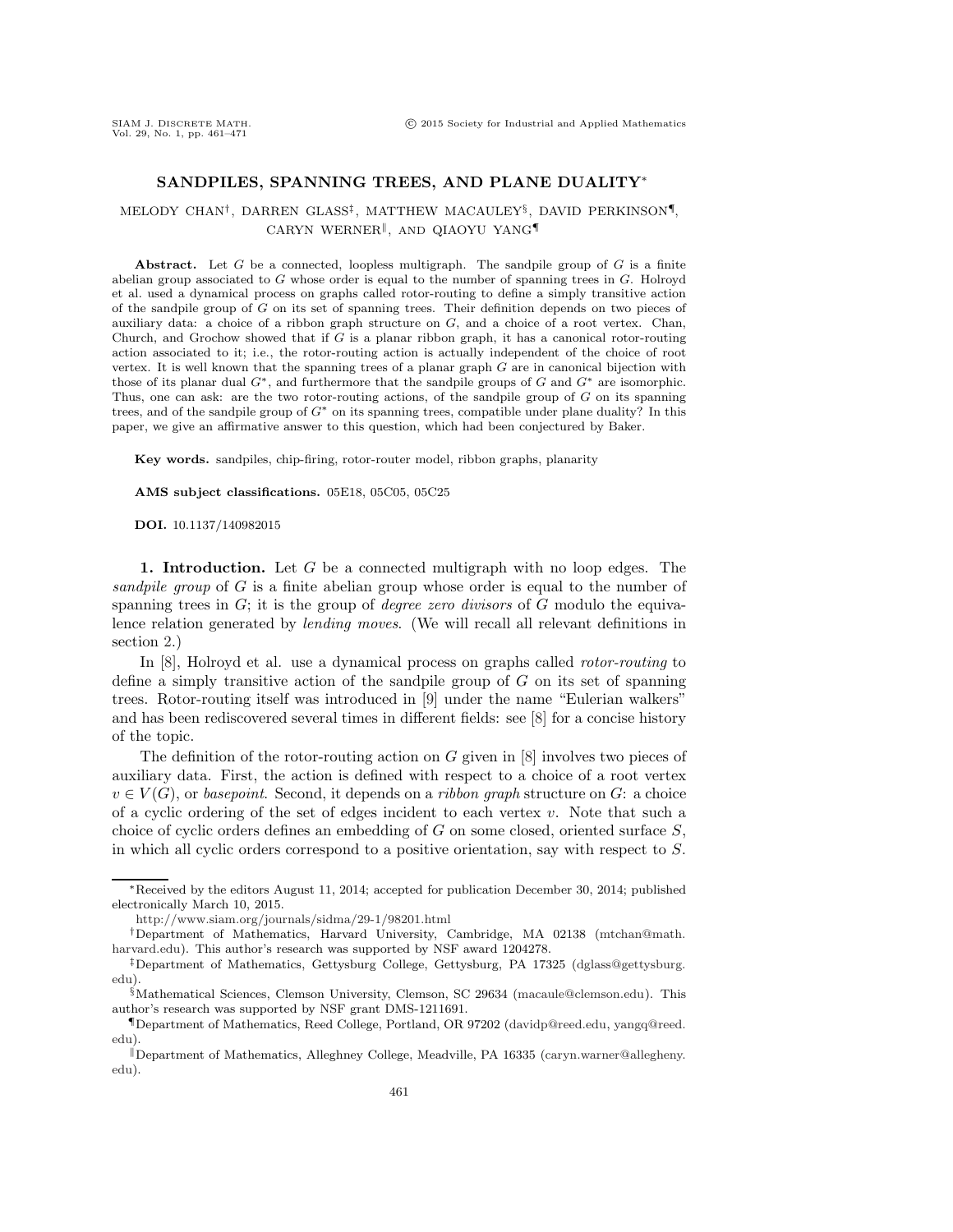462 CHAN, GLASS, MACAULEY, PERKINSON, WERNER, AND YANG



<span id="page-3-0"></span>Fig. 1. *This figure shows the result of applying the element* [w−x] *of* S(G) *to the spanning tree* T and, in the bottom row, the result of applying the element  $[c-a]$  of  $S(G^*)$  to  $T^*$ . The graph G *has all rotors oriented clockwise relative to the page, and its planar dual* G∗ *has all rotors oriented counterclockwise. We chose* x *and* a *as our basepoints of* G *and* G∗ *for the respective computations. The isomorphism*  $S(G) \cong S(G^*)$  *identifies*  $[w-x]$  *and*  $[c-a]$ *, so the trees*  $[w-x] \cdot T$  *and*  $[c-a] \cdot T^*$ *must be dual trees, as shown on the right.*

We say that  $G$  is a *planar* ribbon graph if  $S$  is just a sphere, i.e., if the chosen ribbon structure equips G with an embedding into the plane.

A recent paper of Chan, Church, and Grochow [\[5\]](#page-12-2) answers a question of Ellenberg [\[7\]](#page-12-3) by proving that the rotor-routing action does not depend on the choice of basepoint if and only if  $G$  is a planar ribbon graph. This result is somewhat surprising, and as a nice consequence of it, we may henceforth refer to *the* rotor-routing action on a planar ribbon graph, without further reference to a choice of basepoint.

Any graph G embedded in the plane has a planar dual graph  $G^*$  whose spanning trees are in canonical bijection with those of G. Moreover, the sandpile groups of G and  $G^*$  are, up to sign, canonically isomorphic [\[1\]](#page-12-4) (see also [\[6\]](#page-12-5)). Thus, one would hope that the two rotor-routing actions, of the sandpile group of G on the set  $\mathcal{T}(G)$  of its spanning trees, and of the sandpile group of  $G^*$  on its spanning trees, are compatible.

This was, in fact, exactly the conjecture suggested to us by Baker. In this paper, we provide a proof of Baker's conjecture on the compatibility of the rotor-routing action of the sandpile group with plane duality. See Theorem [3.1](#page-6-0) for the precise statement, and see Figure [1](#page-3-0) for an example illustrating the result.

We begin with preliminary definitions of the sandpile group and rotor-routing in section [2.](#page-4-0) The proof of our main result occupies section [3.](#page-6-1) The key idea of our proof is the *angle* between two spanning trees  $T$  and  $T'$  of  $G$ : see Definition [3.3.](#page-7-0) The angle from  $T$  to  $T'$  remembers the element of the sandpile group that takes  $T$ to  $T'$  under rotor-routing. On the other hand, we are able to show, using a direct geometric argument, that the angle is compatible with plane duality, so the main theorem follows.

We would also like to refer the reader to the recent preprint [\[3\]](#page-12-6), which arrives at another proof of Theorem [3.1](#page-6-0) via a completely different route. In that manuscript, Baker and Wang prove that the bijections obtained by Bernardi in [\[4,](#page-12-7) Theorem 45]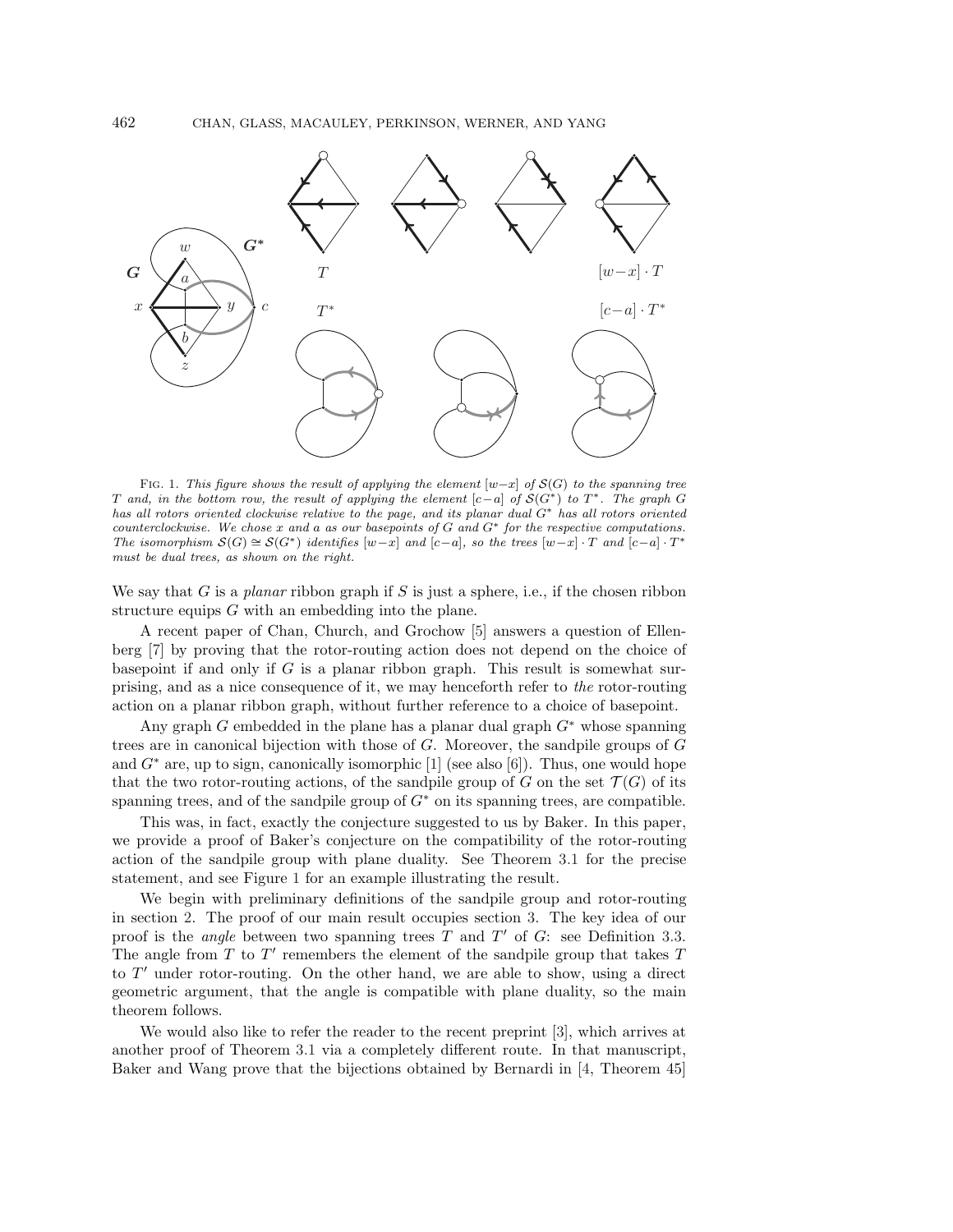give rise to another simply transitive action of the sandpile group on the spanning trees of a ribbon graph G with a fixed root vertex. They show that this action is compatible with plane duality and that it coincides with the rotor-routing action when  $G$  is planar. It would be interesting to study the relationship between these two approaches further.

#### <span id="page-4-0"></span>**2. Preliminaries.**

**2.1. The sandpile group.** Let  $G = (V, E)$  be a finite connected loopless multigraph with vertex set V and edge multiset E. The set of *divisors* on G is the free abelian group on the vertices:  $Div(G) = \mathbb{Z}V$ . We imagine a divisor  $D = \sum_{v \in V} a_v v$ to be an assignment of  $D(v) := a_v$  chips to each vertex v, keeping in mind that this number may be negative. We write  $Div^0(G)$  for the subgroup of divisors whose net number of chips  $\sum D(v)$  is zero.

A *lending move* by a vertex  $v$  consists of removing  $deg(v)$  chips from  $v$  and distributing them along incident edges to the vertices neighboring  $v$ . In other words, letting  $n(v, w)$  denote the number of edges between v and w, a lending move by v performed on a divisor  $D$  produces a divisor  $D'$  given by

$$
D'(w) = \begin{cases} D(w) + n(v, w) & \text{if } w \neq v, \\ D(v) - \text{deg}(v) & \text{if } w = v. \end{cases}
$$

Notice that lending moves do not change the total number of chips in a divisor. Divisors D and D' are *linearly equivalent*, denoted  $D \sim D'$ , if one can be obtained from the other by a sequence of lending moves at various vertices. The *sandpile group* of  $G$  is

$$
\mathcal{S}(G) = \text{Div}^0(G)/\sim.
$$

The sandpile group of a graph is also variously known as the *Jacobian* of G, the *Picard group*  $Pic^0(G)$ , or the *critical group* of G.

**2.2. Integral cuts and cycles.** Fix an arbitrary orientation on the edges E, and let  $\mathbb{Z}E$  be the free abelian group on these oriented edges. If  $e = \{u, v\} \in E$  is given the orientation  $(u, v)$ , we write  $e^+ = \text{head}(e) = v$  and  $e^- = \text{tail}(e) = u$ . We identify  $-e$  with the oppositely oriented edge  $(v, u)$ . Each directed cycle on the underlying undirected graph G may be thought of as an element of  $\mathbb{Z}E$ , and the  $\mathbb{Z}$ -linear span of these cycles in  $\mathbb{Z}E$  is the *integral cycle space* for  $G$ , which we denote by  $\mathcal{C}$ .

Next, for any subset  $U \subset V$ , the collection of all edges joining a vertex of U to a vertex of  $V \setminus U$  is called a *cut*. By directing all of these edges from vertices in U to vertices in  $V \setminus U$ , we can identify this cut with an element of  $\mathbb{Z}E$ . If U consists of a single vertex  $v$ , this cut is called a *vertex cut* at  $v$ . The integer span of all cuts is the *integral cut space* for G and is denoted by  $\mathcal{C}^*$ . Note that the vertex cuts generate the cut space.

Define

$$
\mathcal{E}(G) = \mathbb{Z}E/(\mathcal{C} + \mathcal{C}^*).
$$

We now identify  $\mathcal{E}(G)$  with the sandpile group  $\mathcal{S}(G)$ , as follows. Define the *boundary map*  $\mathbb{Z}E \to \text{Div}^0(G)$  by sending each edge e to  $e^+ - e^-$ . The boundary map is surjective since  $G$  is connected, and its kernel is exactly the cycle space of  $G$ , so it identifies  $\text{Div}^0(G)$  with  $\mathbb{Z}E/\mathcal{C}$ . Now, given  $D \in \text{Div}^0(G)$ , let  $D_v$  be the boundary of a vertex cut at the vertex v. Then  $D+D_v$  is the divisor obtained from D by performing a lending move at v. Therefore the boundary map induces an isomorphism,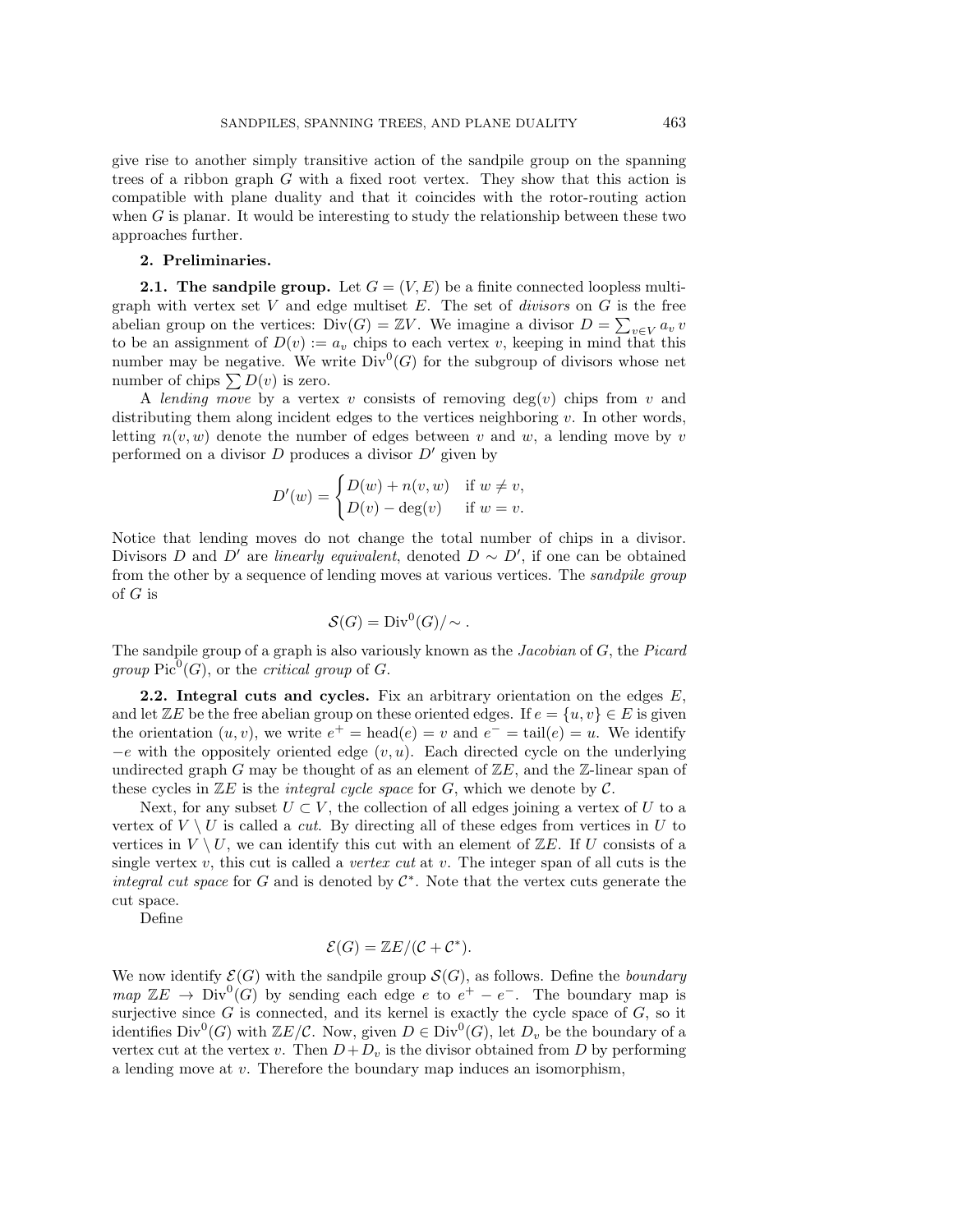$$
\partial_G \colon \mathcal{E}(G) \stackrel{\cong}{\to} \mathcal{S}(G),
$$
  

$$
e \mapsto [e^+ - e^-],
$$

as was proved in [\[1,](#page-12-4) Proposition 8]. We will sometimes write  $\partial$  instead of  $\partial_G$  for brevity.

<span id="page-5-0"></span>**2.3. Rotor-routing action on spanning trees.** Fix a *ribbon graph* structure on  $G$ ; i.e., for each vertex v, fix a cyclic ordering of the edges incident to v. Fix a vertex q. A *rotor configuration with basepoint* q is the choice for each vertex  $v \neq q$  of an edge,  $\rho(v)$ , incident to v. We orient each edge  $\rho(v)$  so that its tail is v.

Let D be a divisor on G, thought of as a chip configuration on G, and let  $\rho$  be a rotor configuration with basepoint q. We now recall the *rotor-routing* process, by which a divisor D transforms  $\rho$  into a new rotor configuration  $\rho'$ . *Firing* a vertex v consists of updating  $\rho$  by replacing  $\rho(v)$  with the next edge in the cyclic ordering of edges at  $v$ , then removing a chip from  $v$  and placing it at the other end of the new edge  $\rho(v)$ . Note that firing v a total of deg(v) times does not change the original rotor configuration but transforms  $D$  by a lending move at v. Now, every divisor  $D$ on G is linearly equivalent to a divisor  $D'$  with  $D'(v) \geq 0$  for all  $v \neq q$ ; see, e.g., [\[2,](#page-12-8) Proposition 3.1]. From that point, [\[8\]](#page-12-0) shows that, solely through vertex firings, all chips may be routed into  $q$ , and the rotor configuration at the end of this process depends solely on the divisor class of D.

Let  $\mathcal{T}(G)$  denote the set of spanning trees of G. Rooting  $T \in \mathcal{T}(G)$  at q uniquely determines a rotor configuration  $\rho_T$ : for each vertex  $v \neq q$ , set  $\rho_T(v)$  to be the edge incident to v on the path in T from v to q. Given a divisor class  $[D] \in \mathcal{S}(G)$ , use the rotor-routing process to route all chips into  $q$  (at which point, all chips will be gone since  $\deg(D) = 0$ . It is shown in [\[8\]](#page-12-0) that the resulting rotor configuration is a spanning tree, directed into q. Call the underlying undirected spanning tree  $[D] \cdot T$ . Then according to [\[8\]](#page-12-0) the resulting map,

$$
\mu_G\colon S(G)\times \mathcal{T}(G)\to \mathcal{T}(G),
$$
  

$$
([D],T)\quad \mapsto [D]\cdot T,
$$

is a simply transitive action of  $\mathcal{S}(G)$  on  $\mathcal{T}(G)$ .

**2.4. Planar duality.** Now suppose that  $G = (V, E)$  is a planar ribbon graph, and let  $G^* = (V^*, E^*)$  be its *planar dual graph*, whose vertices are the faces of G and whose edges cross the edges of G. We shall assume throughout that both G and  $G^*$ are loopless; i.e., G has neither bridges nor loops. We write  $e^*$  for the edge of  $G^*$ crossing the edge e of G. Each spanning tree of G determines a spanning tree of  $G^*$ : namely, there is a natural bijection

$$
\delta\colon\thinspace \mathcal{T}(G)\stackrel{\cong}{\longrightarrow} \mathcal{T}(G^*)
$$

sending T to the tree  $T^* = \{e^* \in E^* : e \in E \setminus T\}.$ 

Let us call the orientation of the plane that agrees with the cyclic orderings of G *clockwise*. Then we fix once and for all the following *planar dual ribbon graph structure* on  $G^*$ : take the cyclic orderings of the edges at the vertices of  $G^*$  to be *counterclockwise* with respect to the plane.

In order to define  $\mathbb{Z}E$ , we fixed an arbitrary orientation of the edges of  $G$ . To define  $\mathbb{Z}E^*$ , we will now choose a compatible orientation on the edges of  $G^*$ . For an oriented edge e of G, let e' (respectively, e'') denote the edge at  $v = e^-$  before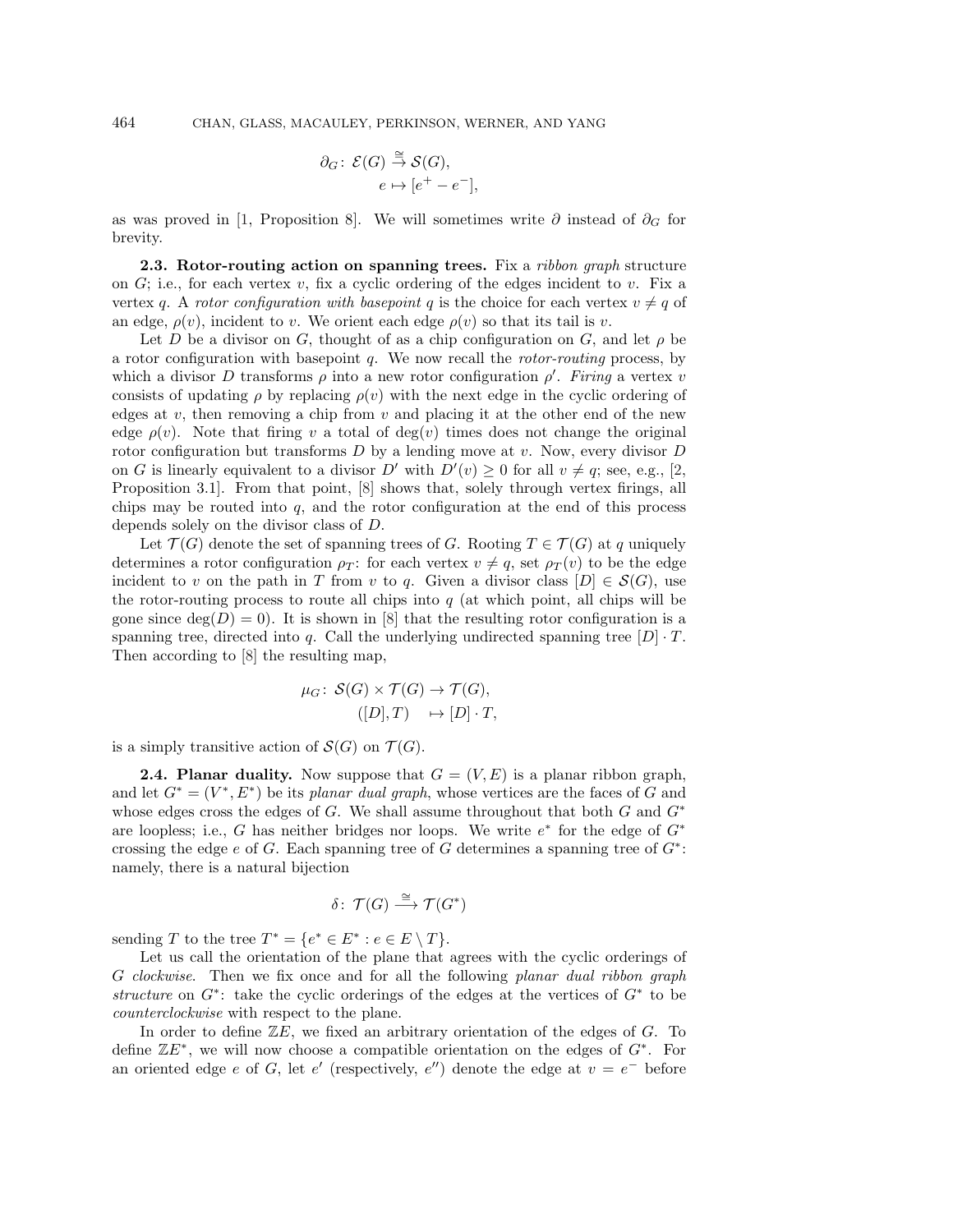(respectively, after) e in the cyclic order at v. Now, call the face between  $e'$  and e at v the face *before* e, and call the face between e and  $e''$  at v the face *after* e. Then we orient  $e^*$  so that its head is the face of G before e and its tail is the face of G after e. For example, in Figure [1,](#page-3-0) with the rotors of G oriented clockwise relative to the page, suppose that e is the directed edge from x to y. Then  $e^*$  is the directed edge in  $G^*$  from b to a.

Since directed cycles of G are directed cuts of  $G^*$  and vice versa, mapping each edge to its dual produces an isomorphism  $\mathcal{E}(G) \cong \mathcal{E}(G^*)$ , and hence we get an isomorphism  $\phi$  of sandpile groups labeled as in the following commutative diagram:

$$
\mathcal{E}(G) \xrightarrow{\cong} \mathcal{E}(G^*)
$$
  
\n
$$
\begin{array}{c}\n\partial_G \\
\downarrow \\
\mathcal{S}(G) \xrightarrow{\phi} \mathcal{S}(G^*).\n\end{array}
$$

<span id="page-6-1"></span>**3. Compatibility of rotor-routing with duality.** Let G be any planar ribbon graph such that both G and its dual  $G^*$  are loopless. In the previous section, we established an isomorphism  $\phi: S(G) \to S(G^*)$  that depended on a single global choice of orientation of the  $E^*$  derived from the orientation E. With respect to this choice, we may now state the main theorem of the paper, as follows.

<span id="page-6-0"></span>Theorem 3.1. *The diagram*

$$
\mathcal{S}(G) \times \mathcal{T}(G) \xrightarrow{\mu_G} \mathcal{T}(G)
$$
\n
$$
\phi \times \delta \downarrow \qquad \qquad \downarrow \delta
$$
\n
$$
\mathcal{S}(G^*) \times \mathcal{T}(G^*) \xrightarrow{\mu_G^*} \mathcal{T}(G^*)
$$

*commutes. In other words, the rotor-routing action is compatible with plane duality.*

In the rest of this section, we prove Theorem [3.1.](#page-6-0) We begin with a topological definition of the angle between two spanning trees; this definition applies to all ribbon graphs, not just planar ones, and is the key idea in our proof of Theorem [3.1.](#page-6-0)

Suppose that G is any ribbon graph, and let  $e$  and  $e'$  be directed edges emanating from a vertex u. Suppose that in the cyclic order starting from  $e = e_0$ , the edges between e and  $e'$  are  $e_0, e_1, \ldots, e_k$ , where  $e_k = e'$ , all directed outward from u. Define the *angle* between  $e$  and  $e'$  at  $u$  by

$$
\angle^u(e, e') = \sum_{i=1}^k \partial e_i \in \mathcal{S}(G).
$$

Recall that  $\partial$  denotes the boundary map sending a directed edge e to the element  $[e^+ - e^-] \in \mathcal{S}(G)$ . Note that the sum includes e' but not e. See Figure [2.](#page-7-1)

<span id="page-6-2"></span>LEMMA 3.2. *Suppose* G is a planar ribbon graph, and let  $e_0, \ldots, e_k$  be consecutive *outgoing edges from some vertex* u *in the cyclic order at u. For*  $i = 0, \ldots, k$ , let  $r_i$  be *the face of* G *(equivalently, the vertex of* G<sup>∗</sup> *), lying to the right of* e<sup>i</sup> *(with respect to the cyclic order at* u*). Then*

$$
\phi(\angle^u(e_0, e_k)) = [r_0 - r_k] \in \mathcal{S}(G^*).
$$

*Proof.* We have  $\phi(\partial e_i)=[r_{i-1}-r_i]$ , so by linearity  $\phi(\angle^u(e_0, e_k))$  is the telescoping sum  $[(r_0 - r_1) + (r_1 - r_2) + \cdots + (r_{k-1} - r_k)],$  proving the claim.  $\Box$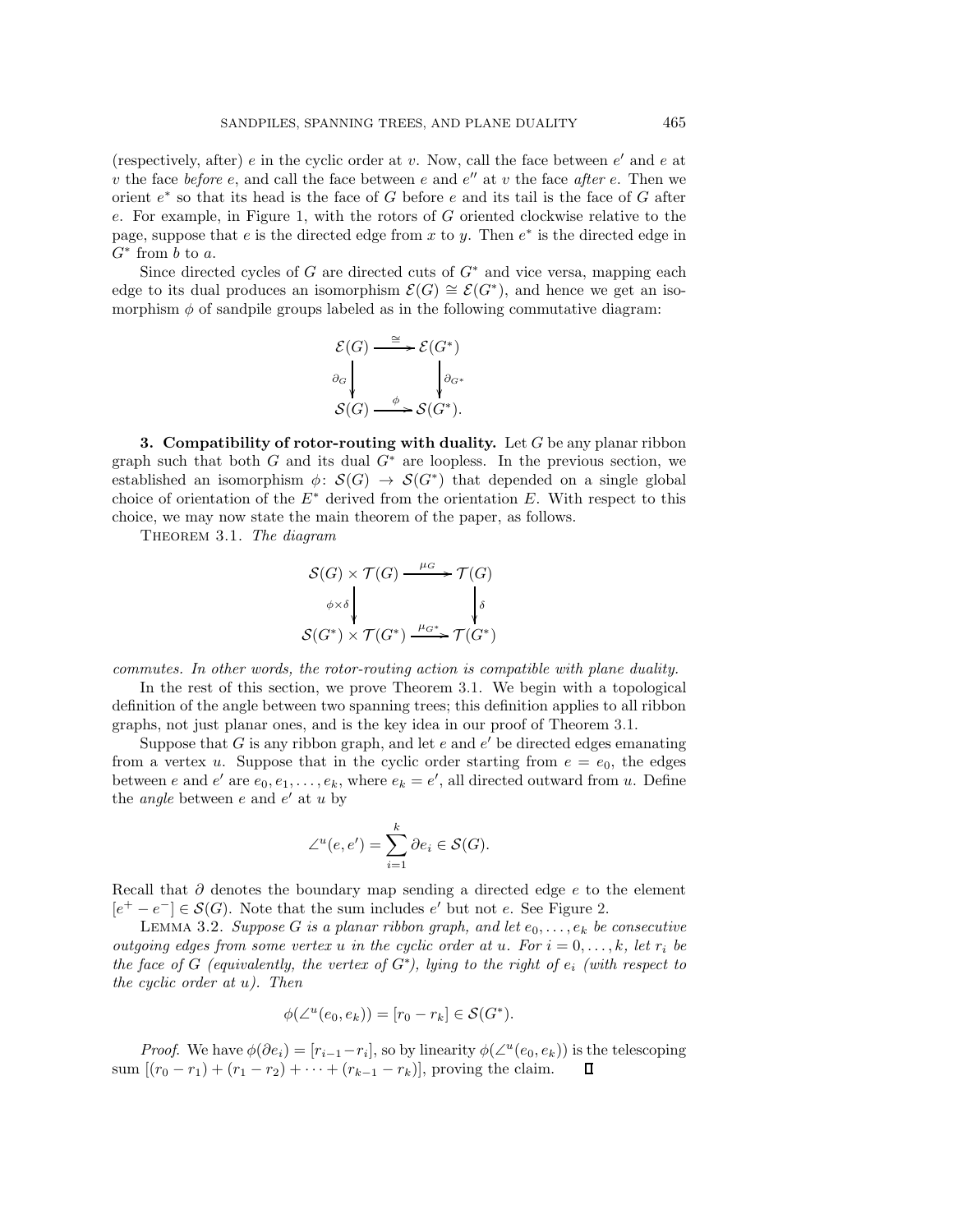

<span id="page-7-1"></span>FIG. 2.  $\angle^u(e_0, e_k) = \partial e_1 + \cdots + \partial e_k$ .

<span id="page-7-0"></span>Definition 3.3. *Let* G *be an arbitrary ribbon graph, and let* T *and* T *be two spanning trees of G. Let*  $v \in V$  *be any vertex. As in section* [2.3](#page-5-0)*, let*  $\rho_T$  *and*  $\rho_{T'}$  *be the rotor configurations based at v arising from orienting*  $T$  *and*  $T'$  *towards*  $v$ *.* 

*The* angle *between*  $T$  *and*  $T'$  *based at* v, *denoted*  $\angle_v(T, T')$ *, is the sum of the angles between their edges at each nonroot vertex. That is,*

$$
\angle_v(T,T') := \sum_{u \in V \setminus \{v\}} \angle^u(\rho_T(u), \rho_{T'}(u)) \in \mathcal{S}(G).
$$

<span id="page-7-2"></span>Lemma 3.4. *Let* G *be any ribbon graph, and let* T *be a spanning tree of* G*. For any vertex* v and any  $[D] \in \mathcal{S}(G)$  *we have* 

$$
\angle_v(T, [D] \cdot T)) = [-D].
$$

*Here, the rotor-routing action of* [D] *on* T *is computed with respect to the basepoint* v*.*

*Proof.* Without loss of generality, we may choose  $D$  to be a chip configuration that is nonnegative at vertices other than  $v$ . Consider the rotor-routing process that calculates  $[D] \cdot T$ . We will say that the directed edge  $(x, y)$  is *activated* if a chip is sent from vertex x to vertex y during this process. Note that, when the chip is fired, the chip configuration on the graph changes by  $\partial(x, y) = y - x$ . Since at the end of the rotor-routing process there are no chips left on the graph, it follows that

$$
[D] + \sum_{e} \partial e = 0,
$$

where the sum is over the multiset of edges that have been activated during the process.

Next, we claim that the angle between T and  $[D] \cdot T$  is in fact equal to  $\sum_{e} \partial e$ , where the sum is again over the multiset of activated edges. This is because at each vertex  $u \neq v$ , the sum of the boundaries of all outgoing edges e at u is  $0 \in \mathcal{S}(G)$ ; after all, this sum corresponds to a lending move at  $u$ . So the sum over all activated edges leaving  $u$  is exactly the angle at  $u$  between the edge of  $T$  leaving  $u$  and that of  $T'$ , and the claim follows. Summarizing, we have

$$
\angle_v(T, [D] \cdot T)) = \sum_e \partial e = [-D]. \quad \Box
$$

<span id="page-7-3"></span>COROLLARY 3.5. Let  $G$  be any planar ribbon graph, and let  $T$  and  $T'$  be spanning *trees of* G *rooted at the same vertex* v. Then  $\angle_v(T, T') = 0$  *if and only if*  $T = T'$ .

*Proof.* Assume that  $\angle_v(T, T') = 0$ , and let  $[D] \in S(G)$  take T to T' under the rotor-routing action with basepoint  $v$ . It follows from [\[8,](#page-12-0) Lemma 3.17] that the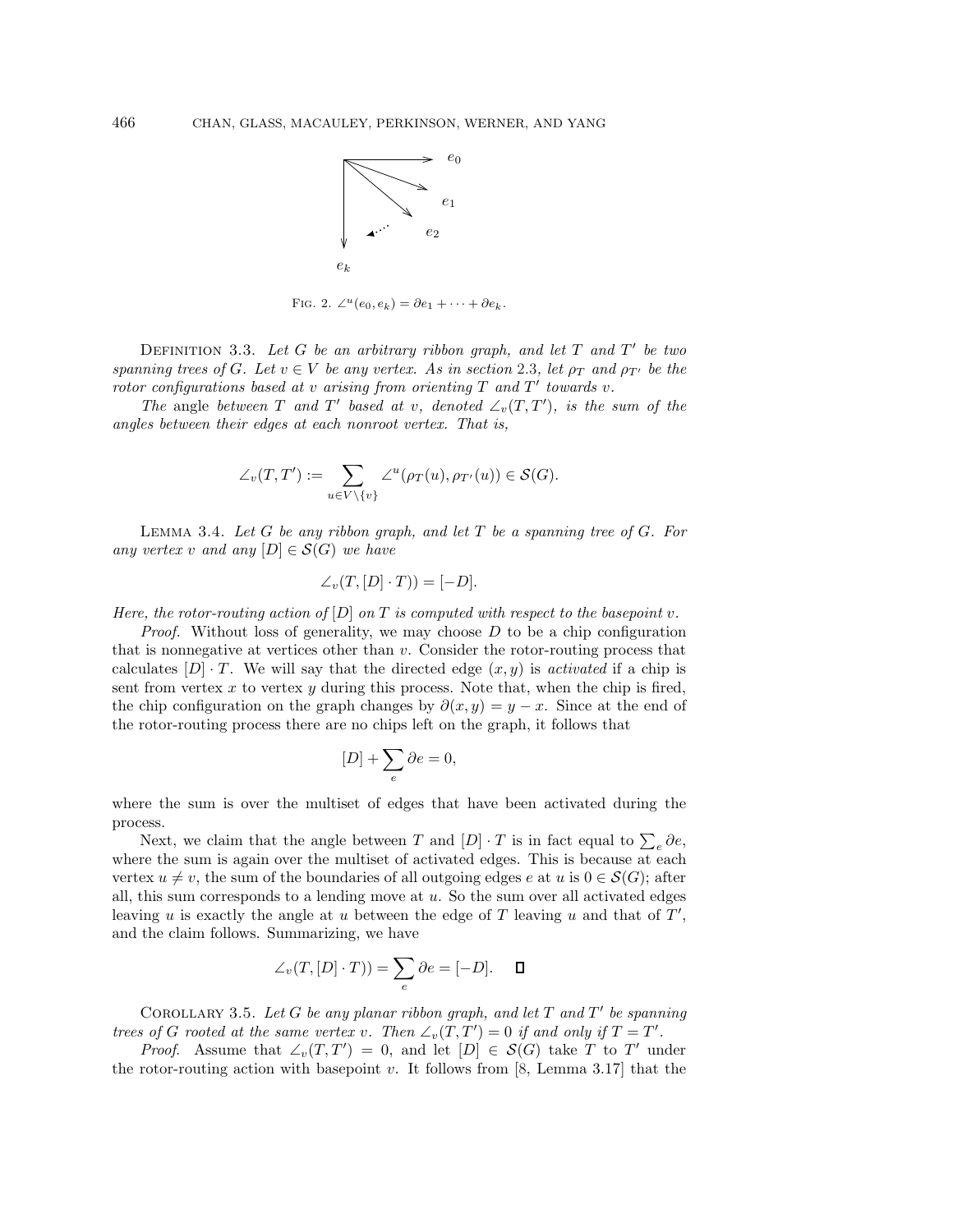<span id="page-8-0"></span>element [D] exists and is unique. Then by Lemma [3.4,](#page-7-2)  $[D] = 0$ , so  $T = T'$ . The converse is clear. Π

*Remark* 3.6. It follows from Lemma [3.4](#page-7-2) and from [\[5,](#page-12-2) Theorem 2] that the notion of angle between trees for  $G$  is independent of the choice of root vertex for the trees if and only if G is a planar ribbon graph. Indeed, Lemma [3.4](#page-7-2) shows that  $\angle_v(T, T')$ is exactly the element of  $\mathcal{S}(G)$  sending T' to T in the rotor-routing action based at  $v$ , and the rotor-routing action is basepoint-independent if and only if  $G$  is a planar ribbon graph by [\[5\]](#page-12-2). Thus, if G is planar, we will henceforth write  $\angle(T, T')$  for the angle between  $T$  and  $T'$ , computed with respect to any vertex.

We can now prove our main lemma.

<span id="page-8-1"></span>LEMMA 3.7. Let  $G$  be a planar ribbon graph, and let  $T$  and  $T'$  be spanning trees *of* G*. Then*

$$
\phi(\angle(T,T')) = \angle(T^*,T'^*).
$$

*Proof.* Given a spanning tree  $T$  and an edge  $e$  not in  $T$ , we call the unique cycle  $C(e)$  in  $T \cup \{e\}$  the *fundamental cycle* of e with respect to T. We first note that there is a sequence of trees  $T = T_0, T_1, \ldots, T_r = T'$  such that for each j the trees  $T_{j+1}$ and  $T_j$  have exactly  $n-1$  edges in common. If  $T = T'$ , this statement is trivially true. Otherwise, pick  $e' \in T' \setminus T$ ; then the fundamental cycle of  $e'$  with respect to T must contain some edge  $e \in T \setminus T'$ . Set  $T_1 = T \cup \{e'\} \setminus \{e\}$ . Then  $T_1$  and  $T'$  have smaller symmetric difference, so repeating, we produce a sequence of spanning trees as desired. It follows by induction that we may assume  $T' = T \cup \{e'\} \setminus \{e\}.$ 

In fact, we may further assume, again by induction, that  $e$  and  $e'$  are edges incident to a common face of G. Indeed, since  $T^* \cup \{e^*\}\setminus \{e'^*\} = T'^*$  is acyclic, the fundamental cycle  $C(e^*)$  of  $e^*$  with respect to  $T^*$  contains  $e'^*$ . Now starting at  $e^*$ and proceeding along the cycle  $C(e^*)$  in either direction, let  $e^* = e_0^*, e_1^*, \ldots, e_s^* = e'^*$ be the sequence of edges traversed. Then

$$
T^*, (T^* \cup \{e^*\}) \setminus \{e_1^*\}, (T^* \cup \{e^*\}) \setminus \{e_2^*\}, \ldots, (T^* \cup \{e^*\}) \setminus \{e_s^*\}
$$

is a sequence of trees in  $G^*$  such that the symmetric difference of any consecutive pair of trees consists of two edges of  $G^*$  adjacent to the same vertex. Now passing to  $G$ , we conclude that

$$
T, (T \cup \{e_1\}) \setminus \{e\}, (T \cup \{e_2\}) \setminus \{e\}, \ldots, (T \cup \{e'\}) \setminus \{e\}
$$

is a sequence of trees in G such that the symmetric difference of any consecutive pair of trees consists of two edges of G incident to the same face.

Thus, from here on, we assume that  $T' = (T \cup \{e'\}) \setminus \{e\}$ , where  $e, e' \in E(G)$  are incident to a common face, which we call f. Write  $e = xy$  and  $e' = x'y'$  for vertices  $x, y, x', y'$  of  $V(G)$  such that f is to the left of the edge e when it is traversed in the direction  $x \to y$ , and f is to the right of the edge e' when it is traversed in the direction  $x' \to y'$ . Write C for the fundamental cycle in  $T \cup \{e'\}$ ; it is illustrated in Figure [3.](#page-9-0) (Here and throughout the rest of the proof, we assume a clockwise orientation on the rotors of G simply in order to talk about the left and right sides of an edge freely. For example, the face to the right of an oriented edge  $e = (x, y)$  should be interpreted as the face coming in between e and the edge after  $e$  in the cyclic order at  $x$ .)

By Remark [3.6,](#page-8-0) the calculation of the angle  $\angle(T, T') \in \mathcal{S}(G)$  is independent of the choice of root vertex. Choose  $x'$  as the root, and orient T and T' towards  $x'$ . We wish to study the sum of the angles at each vertex  $v \neq x'$  of G between the edges of  $T$  and  $T'$  that are outgoing from  $v$ .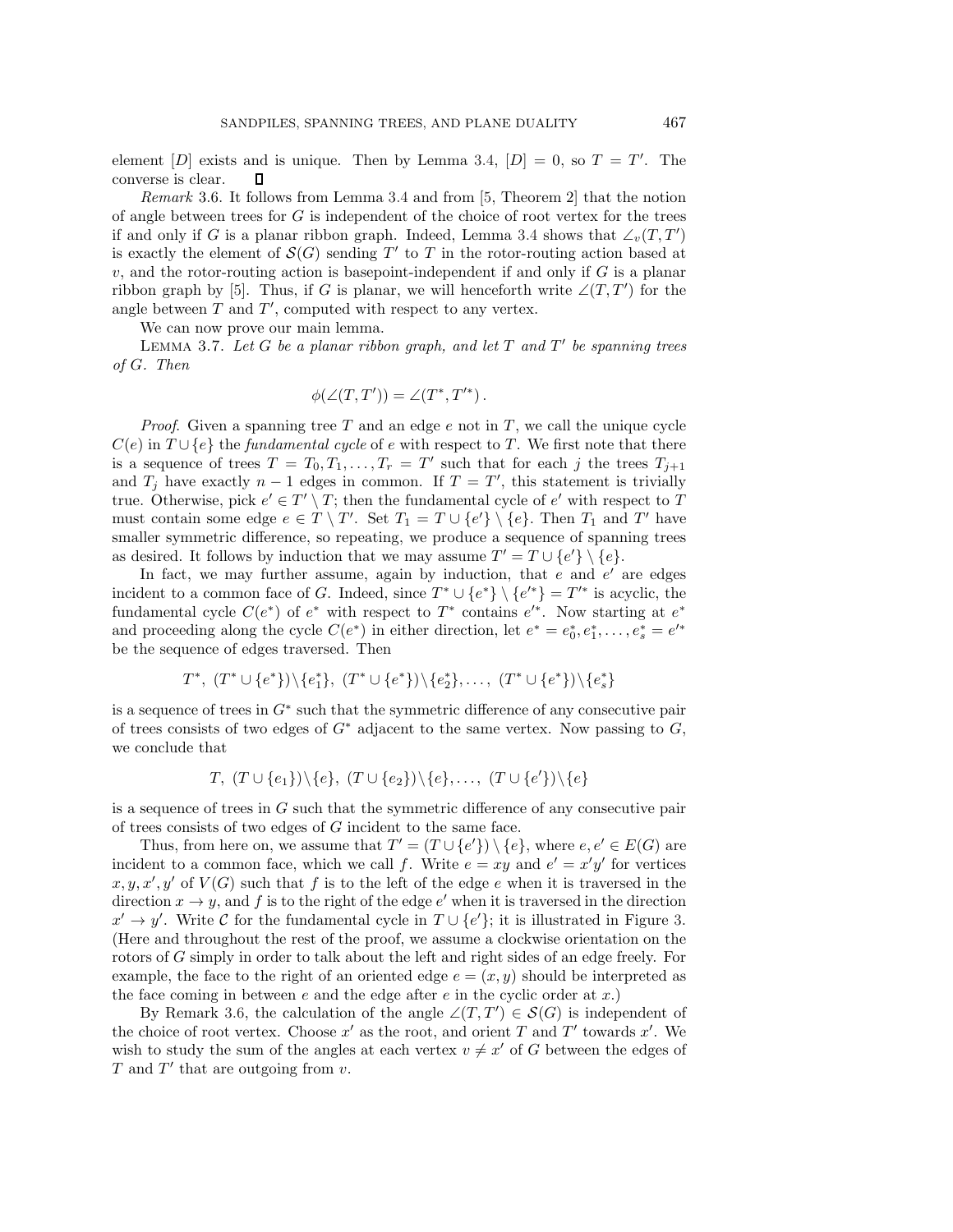

<span id="page-9-0"></span>FIG. 3. The fundamental cycle  $\mathcal{C}$  of  $T \cup \{e'\}$ , shaded in black.



<span id="page-9-1"></span>FIG. 4. Parts of the trees  $T$  and  $T'$ , rooted at the vertex  $x'$ .

Having rooted the trees at  $x'$ , we start by observing that the path between  $y$  and  $y'$  in T is directed from  $y'$  to  $y$ , whereas in T' it has the opposite orientation. This is illustrated in Figure [4.](#page-9-1) Furthermore, all other edges shared by  $T$  and  $T'$  have the same orientation. Indeed, consider a vertex v not on  $\mathcal{C}$ , and say its unique path in T to x' first meets C at v'; then the same path  $v-v'$  in T' must be an initial subpath of the unique path in  $T'$  from v to  $x'$ , so in particular the edge leaving v is unchanged.

Let us fix some notation before going further. Write

$$
y' = y_0, e_1, y_1, e_2, \dots, y_{m-1} = y
$$

for the sequence of vertices and directed edges in the  $y'-y$  path in T. For each directed edge  $e_i$ , we write  $f_i$  (respectively,  $h_i$ ) for the face of G to the right (respectively, left) of  $e_i$ .

For convenience, we extend the notation above as follows. We denote by  $h_0$  the face of G to the left of  $e'$  when oriented from  $x'$  to  $y'$ , and we denote by  $h_m$  the face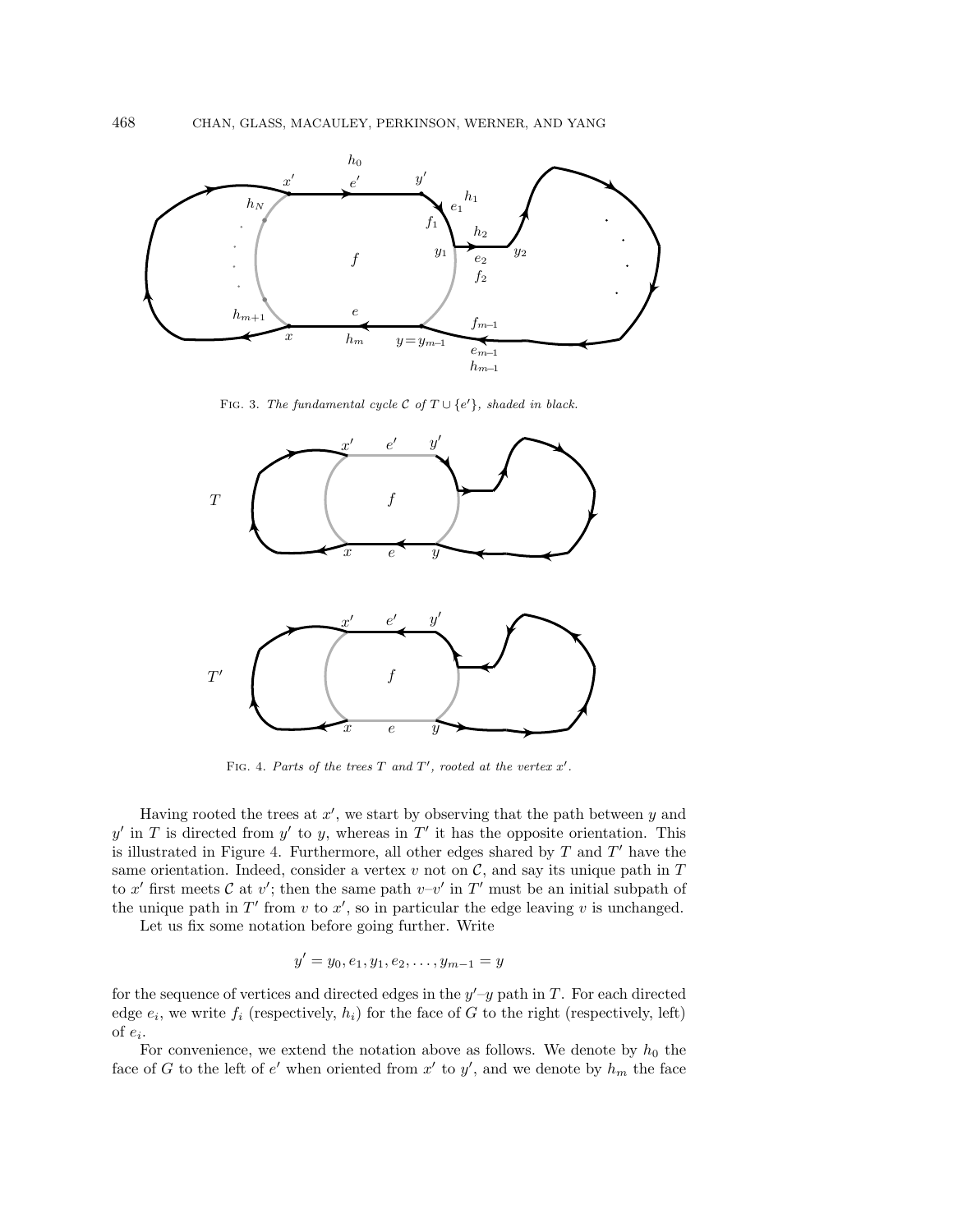

FIG. 5.  $\angle(T,T') \in S(G)$  and  $\phi(\angle(T,T')) \in S(G^*)$ , the former drawn with arrows, and the *latter drawn with plus and minus signs.*

<span id="page-10-0"></span>

<span id="page-10-1"></span>FIG. 6. *The cycle*  $C$  *in black, and*  $\partial_{G^*}(C^*)$ *.* 

of G to the left of e when oriented from y to x. Next, consider the path from x to  $x'$ that bounds  $f$  and such that  $f$  lies on its right. Call the faces on the *left* side of this  $x-x'$  path  $h_{m+1},\ldots,h_N$ . See Figure [3.](#page-9-0)

Letting  $e_0 = e'$  and  $e_m = e$ , the angle between T and T' then is given by

$$
\angle(T,T') = \sum_{i=0}^{m-1} \angle^{y_i}(e_{i+1},e_i) \in \mathcal{S}(G),
$$

where in each expression in the sum we regard each edge as being oriented away from  $y_i$  in turn. Then by Lemma [3.2,](#page-6-2) we have

$$
\phi(\angle(T,T')) = (f_1 - h_0) + (f_2 - h_1) + \cdots + (f_{m-1} - h_{m-2}) + (f - h_{m-1}) \in \mathcal{S}(G^*).
$$

The angle between T and T' is shown in Figure [5.](#page-10-0) The signs indicate  $\phi(\angle(T,T')) \in$  $\mathcal{S}(G^*).$ 

Next, consider the oriented cycle C running from  $x'$  to  $y'$ , then along edges of T from  $y'$  to x, then along edges of f back to x', as shown in Figure [6.](#page-10-1) The dual  $C^*$  of C is a cut of  $G^*$ , so  $\partial_{G^*}(C^*)=0 \in \mathcal{S}(G^*)$ . On the other hand,

$$
\partial_{G^*}(C^*) = (h_0 - f) + (h_1 - f_1) + \dots + (h_{m-1} - f_{m-1}) + \sum_{i=m}^N (h_i - f).
$$

The signs in Figure [6](#page-10-1) indicate  $\partial_{G^*}(C^*) \in \mathcal{S}(G^*)$ .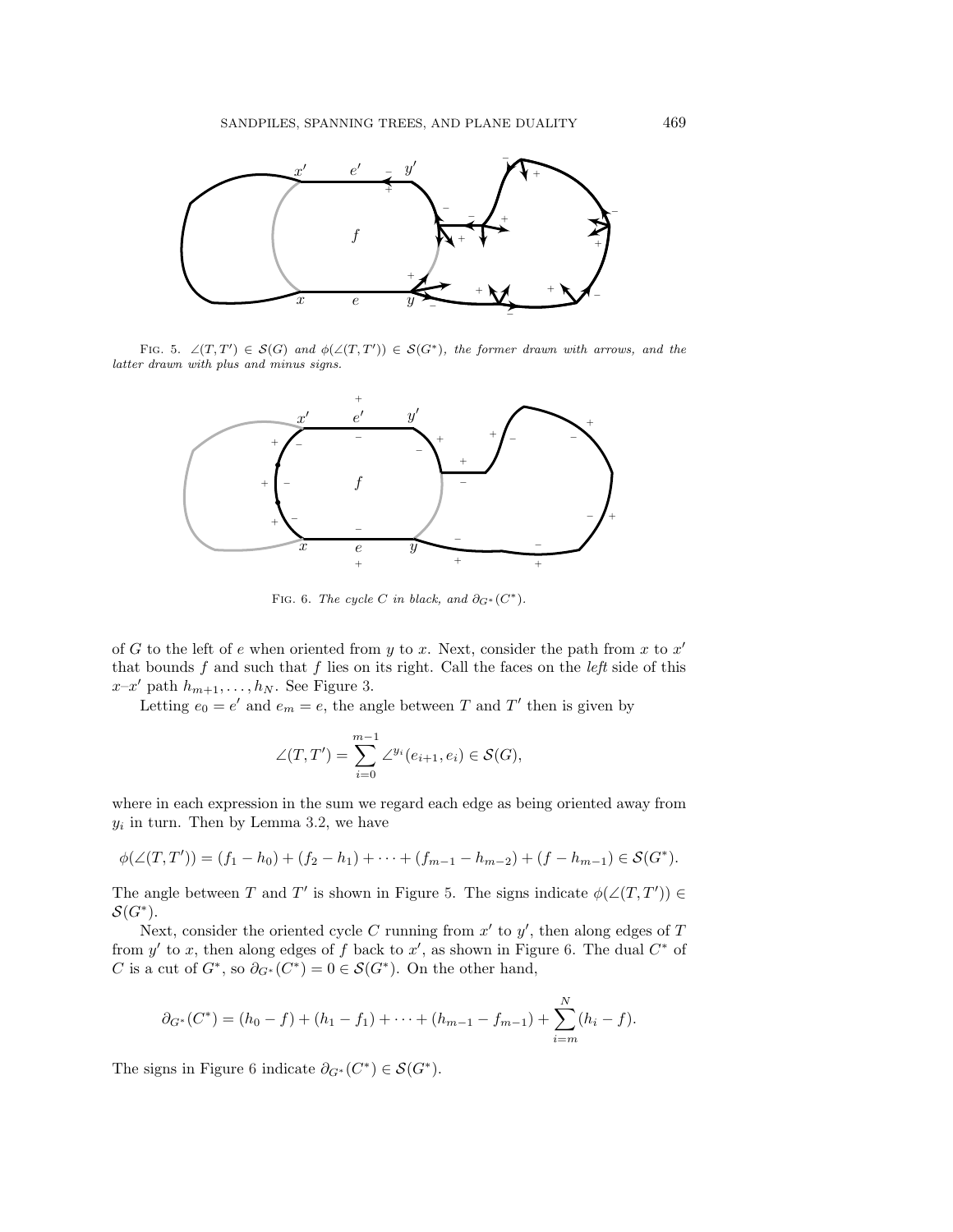

<span id="page-11-0"></span>FIG. 7.  $\phi(\angle(T, T')) + \partial_{G^*}(C^*) \in \mathcal{S}(G^*)$ .



<span id="page-11-1"></span>FIG. 8. Parts of the trees  $T^*$  and  $T'^*$ , rooted at  $u$ .

Summing, we have

$$
\phi(\angle(T, T')) + \partial_{G^*}(C^*) = \sum_{i=m}^N (h_i - f).
$$

This sum is shown in Figure [7.](#page-11-0)

But this sum is exactly  $\angle(T^*,T'^*)$ . To see this, root the trees  $T^*$  and  $T'^*$  at a vertex u of  $G^*$  on the cycle in  $T^* \cup \{e^*\}$  but different from f, as illustrated in Figure [8.](#page-11-1) Then the only nonzero vertex angle contributing to  $\angle(T^*,T'^*)$  is the angle at the vertex f, and by definition this angle is  $\sum_{i=m}^{N} (h_i - f)$ , as shown in Figure [9.](#page-12-9) So we are done.  $\Box$ 

We now prove our main result.